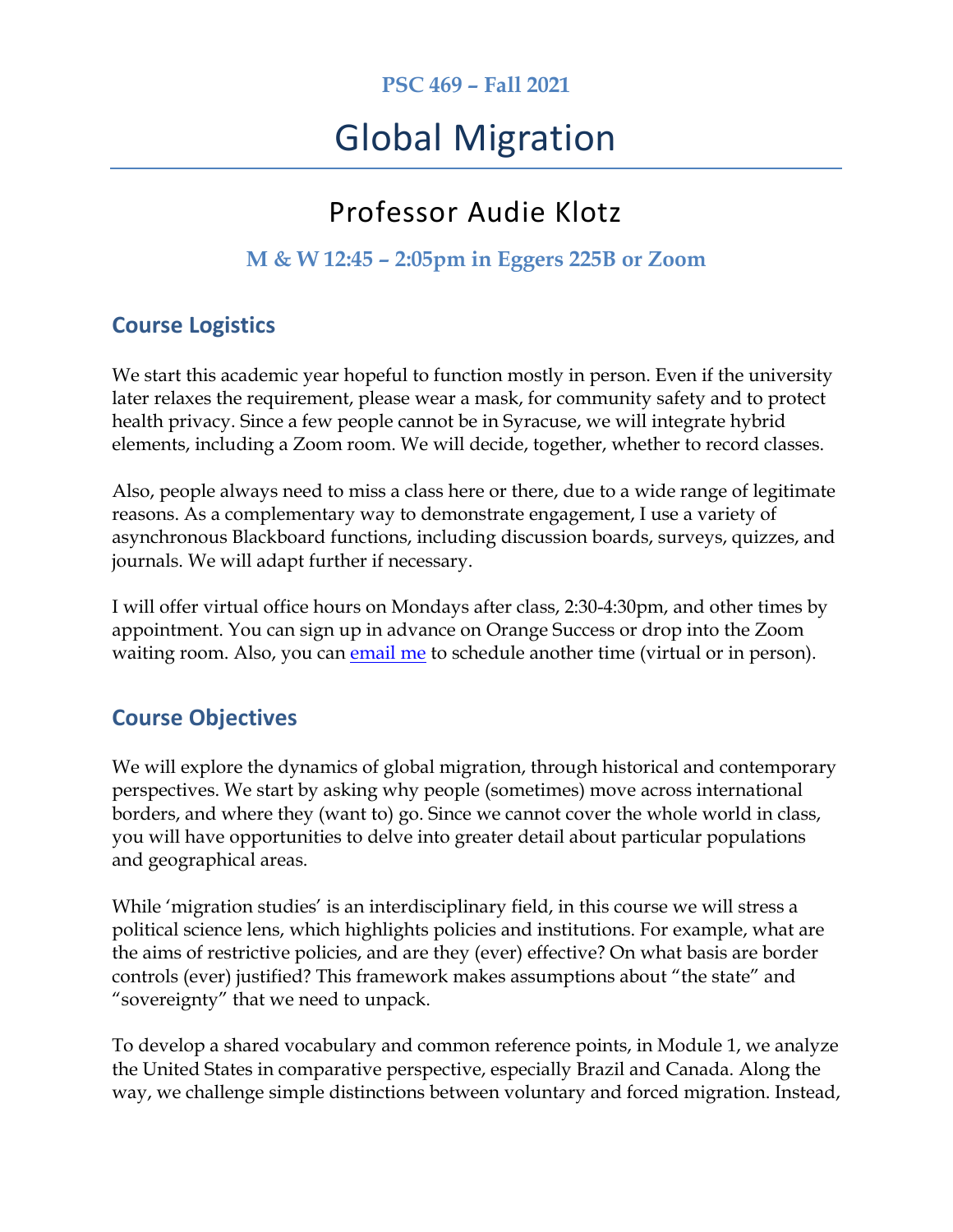we explore four themes: labor mobility, family reunification, human trafficking, and refugee crises. These are not rigid categories; other themes may emerge, often due to overlaps or intersections.

During Module 2, you will have more flexibility to explore themes and regions through independent research. Through tasks and "skill" sessions, we will break down the research process into multiple components. Many International Relations majors use these papers for capstone credit, which must satisfy specific criteria for theme and region; with a bit of flexibility, we will figure it out.

Overall, I keep the reading load light to provide time for independent research, but that also means that I expect everyone to arrive in class prepared to delve into the required materials. Occasionally I might ask you to share work with other members of the class. Enrollment serves as your acceptance of this policy. Enrollment also serves as your agreement not to share recordings, from Zoom or devices, on social media.

By the end of the course, you should have gained substantive knowledge and improved transferable skills, including:

- $\checkmark$  Expanded understanding about politics and policies
- $\checkmark$  Experience applying analytical tools of analysis
- $\checkmark$  Exemplary writing sample to share elsewhere

## **Assignments & Grades**

You will find all required readings or other materials, guidelines and submission links for assignments, research resources, and much more on Blackboard (BB). For each week, I provide a "Daily Details" table, listing activities with their due dates. If a link does not work; please email to let me know so I can fix it promptly.

I will calculate grades for the course based approximately on three weighted components: participation, homework, and research project. Especially in borderline cases, I will also consider significant improvement and other non-graded aspects of engagement in the course.

o Participation (30% total) broadly defined comprises a wide variety of activities, inside and outside the classroom. I expect you to attend consistently and engage respectfully. Regardless of personality, everyone can bring questions. Typically, I will ask you to complete at least one asynchronous task per week. You will receive a benchmark midterm assessment at the end of Module 1 and have an opportunity to provide a self-assessment before I finalize grades.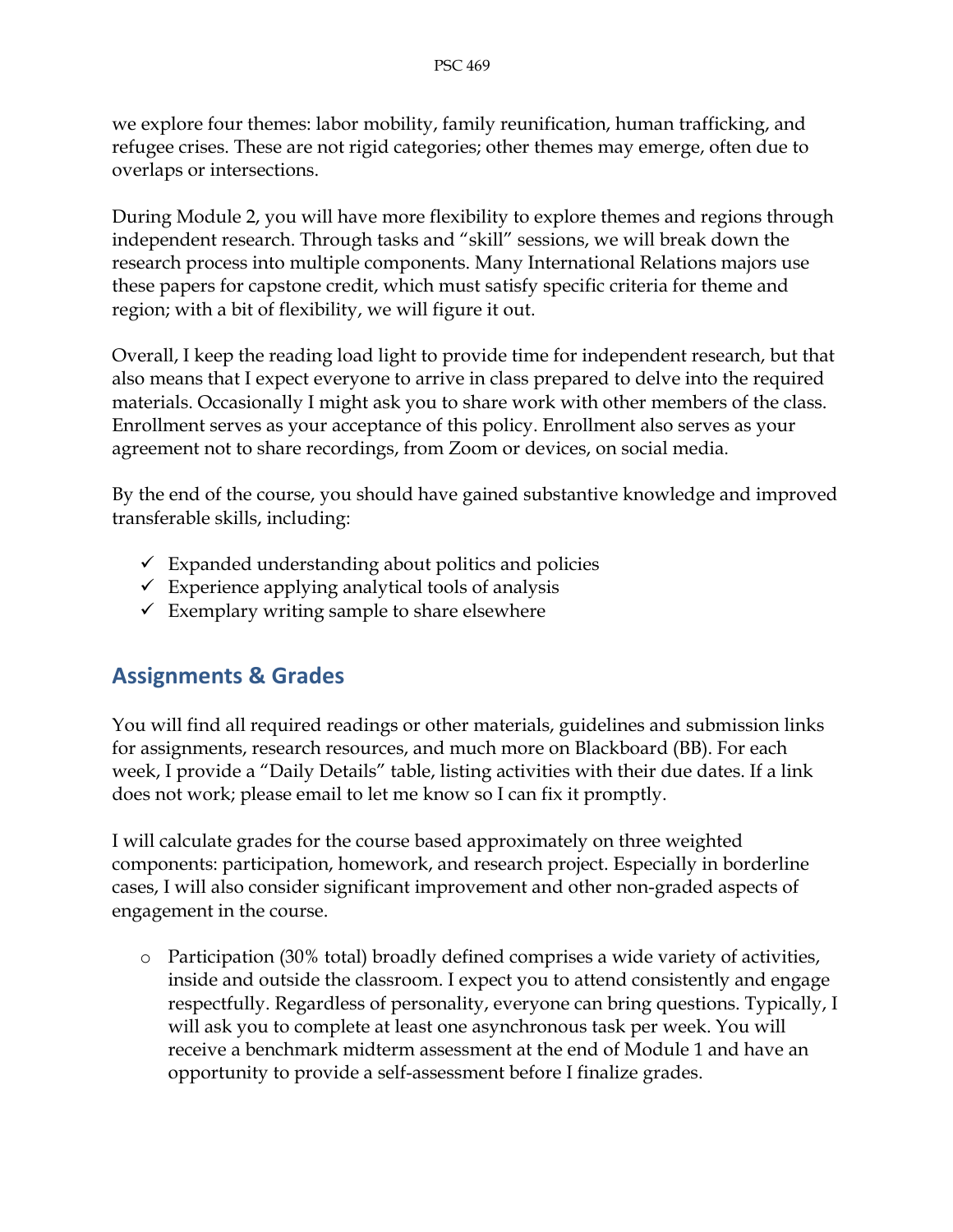- o Homework (20% total) comprises short assignments that are designed to practice analytical tools that you will need for individual research or prepare you for discussion. Topics include identifying claims in academic writing, making comparisons, and assessing the credibility of sources. Typically, I score homework on completion, with partial credit for cursory work or significantly late submission. Scores are not grades. At the end of the semester, I look holistically to determine grades. Timely completion of the homework will also keep you on track in your research.
- o Research Project (50% total) builds through a series of steps, from proposal to paper. I will provide detailed guidelines for each step. The overview schedule provides due dates, but given an unpredictable pandemic, I might adjust.
	- $\triangleright$  topic proposal, with region and theme (1 page, 5%)
	- $\triangleright$  preliminary literature review, with key questions (3 pages, 10%)
	- $\triangleright$  annotated bibliography (variable length, 15%)
	- $\triangleright$  final paper (15-20 pages, 20%).

## **Policies & Resources**

This course follows innumerable policies established by the university to comply with a plethora of legal requirements and to align with educational best practices. You can find a wide array of related support services across campus. This list merely highlights rules and resources most directly relevant to the content or procedures of our course. Ask if you need additional information or assistance.

#### **Accountability**

I always expect you to be honest and to submit your own work, with modifications for any group assignments. One of the main drivers of plagiarism is panic, rather than intent to deceive. Therefore, I prefer a proactive rather than punitive approach, which includes instruction about proper paraphrasing and reminders to avoid bad habits. If necessary, we will discuss any concerns. I calibrate penalties based on the severity of infractions. You can find details of SU policies and procedures, including potential penalties, on the Center for Learning and Student Success website (class.syr.edu). If in doubt, ask before submitting.

You will submit most writing via TurnItIn on Blackboard. Enrollment serves as your agreement that papers you submit for this class will become part of the Turnitin.com reference database solely for the purpose of detecting plagiarism. Turnitin compares your submitted file against documents on the Internet and against other student papers submitted to Turnitin (at SU and elsewhere). You will see an "originality report" and the sources of any text matches. Keep in mind that benign matches can merely be bibliographic information or common phrases.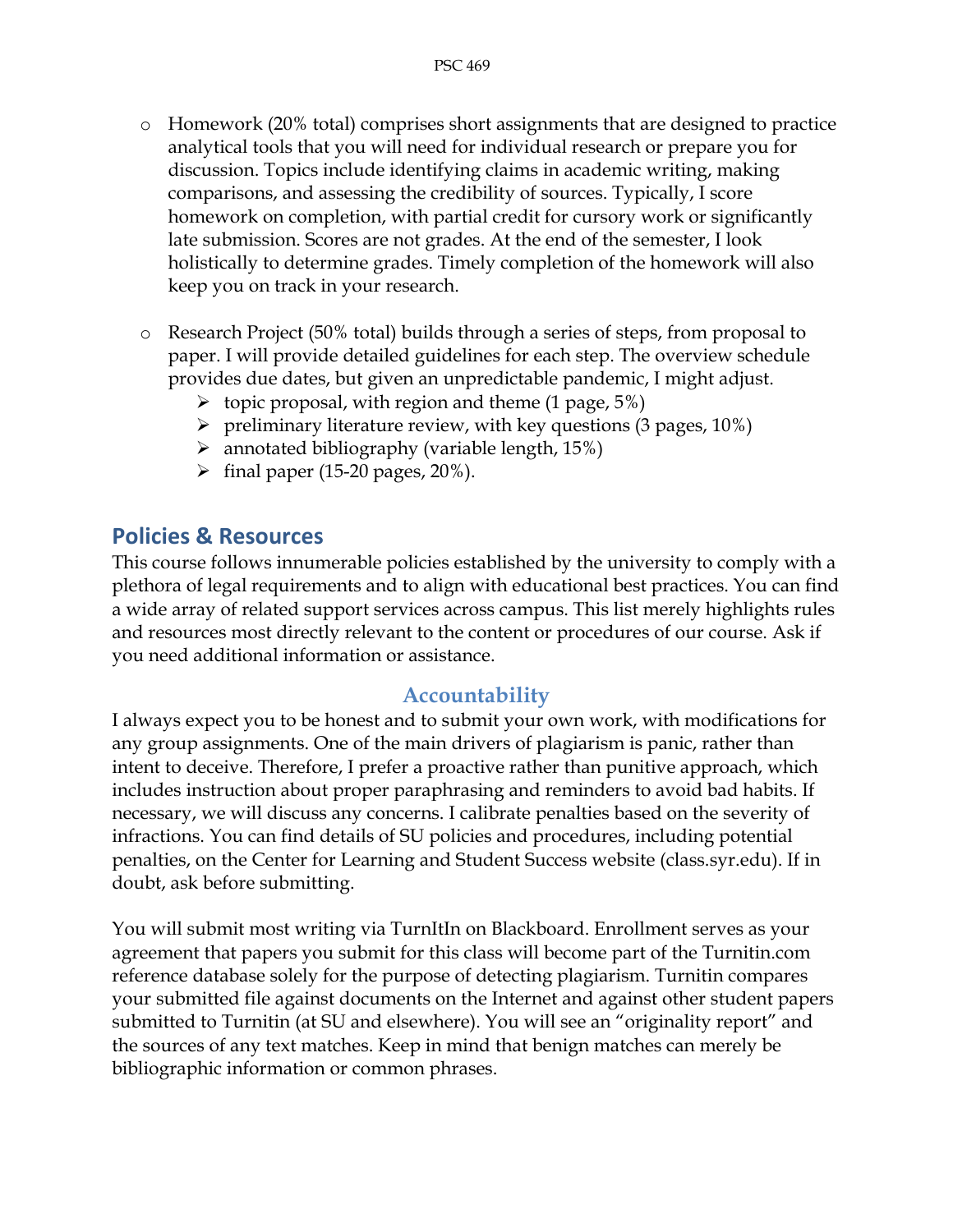Another common concern that leads people to copy is insecurity about their own writing. My assignment guidelines and rubrics stress clarity and logic rather than grammar. While some of you enter this course with a stronger writing base than others, we all benefit from feedback. As you work on the components of your research, considering signing up for a tutoring session at the Writing Center.

#### **Accommodations**

Materials and assignments in this course aim to preempt the need for accommodations. However, I continue to learn about how specific technologies or requirements may create unintended barriers. Whether or not you request a formal letter from the Center for Disability Resources [\(https://disabilityresources.syr.edu\)](https://disabilityresources.syr.edu/), please let me know of any concerns, oversights, or suggestions for modifications. Especially if you will be requesting transcription or other services that require time to organize, please let us know as soon as possible.

Even without a pandemic, people juggled schedules and responsibilities, including childcare or jobs, which sometimes adversely affected participation in their courses. These types of considerations may be exacerbated by ongoing disruptions, including additional financial pressures and hybrid local school schedules.

#### **Absences**

Since I operate on the honor system, you never need to provide documentation for absences. Still, you should communicate with me about any significant illnesses or other circumstances that prevent synchronous participation or may delay submission of assignments. Please continue to provide routine notifications, including Religious Observances (registered on MySlice at the beginning of the semester) and any teams that intend to travel. Also let me know of other major commitments, such as reporting for the *Daily Orange*, which may not generate official documentation.

Regardless of how much the ongoing pandemic impacts the semester, we still juggle restrictions and disruptions. Such pervasive stress undermines our brain functions, as well as our immune systems. Mental health matters too. Anxiety and grief may deserve extra attention, especially when your typical ways of coping with stress may not be available. You can find alternative wellness activities and multiple formats of assistance through the Barnes Center (315-443-8000 or <u>https://ese.syr.edu/bewell/staysafe/</u>).

Even without stresses of a pandemic, topics that we cover in this course, especially causes of displacement, can be emotionally jarring. Also, both in and beyond the content of this course, every day we encounter references to sexual violence. While I purposely avoid materials (especially videos) that may be disturbing, I cannot always anticipate reactions. Please consider making a counseling appointment if you feel anxious, for whatever reason. Veterans may also find help via the VA hospital (on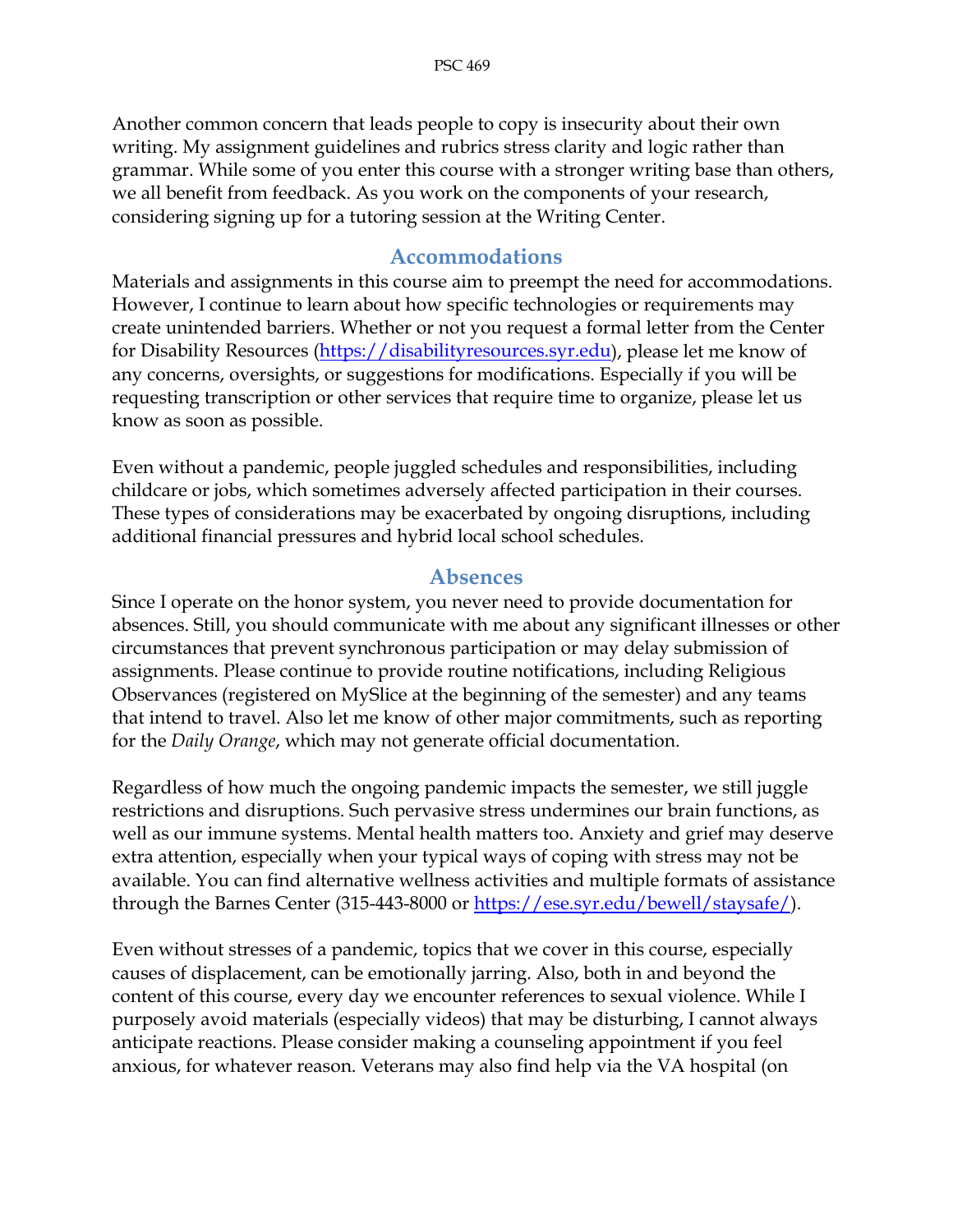Irving Street, directly across from campus, 315-425-4400). Vera House, a local community organization, provides 24/7 support services (315-425-0818, verahouse.org).

## **Weekly Schedule**

This overview gives you a sense of the topics and pace for the semester. Refer to detailed information about each session on Blackboard, where you will find materials and links. We will read articles and book chapters instead of using a textbook. To develop your research skills, we will rely on Lisa Baglione, *Writing a Research Paper in Political Science* (on reserve at the library or buy any edition). The publisher, Sage, also provides downloadable worksheets on their [website.](https://edge.sagepub.com/baglione4e/student-resources-0)

## **Module 1: Explaining Migration**

The United States has played a unique role in the historical evolution of global migration, because its policies have also indirectly influenced population movements around the world. However, its portrayal as exceptional overlooks similarities with other settler states. Therefore, in this first half of this course, we will develop tools of analysis using the U.S., Brazil, and Canada as key examples.

Each week, we will concentrate on one theoretical perspective and its analytical tools, with illustrations from select populations. Overall, you will gain a holistic perspective on migration movements over the past two centuries, which provides the macrohistorical context for your research project, regardless of region.

#### Week 1 (Aug 30/Sept 1): Migration as a Concept

We will explore conventional distinctions between voluntary and forced migration, as well as the alternative thematic categorizations that we will use in this course (labor mobility, family reunification, human trafficking, and refugee crises).

o Joseph Carens, "Who Should Get In? The Ethics of Immigration Admissions," *Ethics & International Affairs* 17 (1), 2003, 95-110 (BB link)

## Week 2 (Sept 8): Theoretical Lenses

*Reminder: no class on Monday = Labor Day*

We will discuss the uses of theory and practice finding theoretical assumptions used in research articles or policy reports.

o Kamal Sadiq and Gerasimos Tsourpas, "The Postcolonial Migration State," *European Journal of International Relations*, Online First, April 2021 (BB; open access)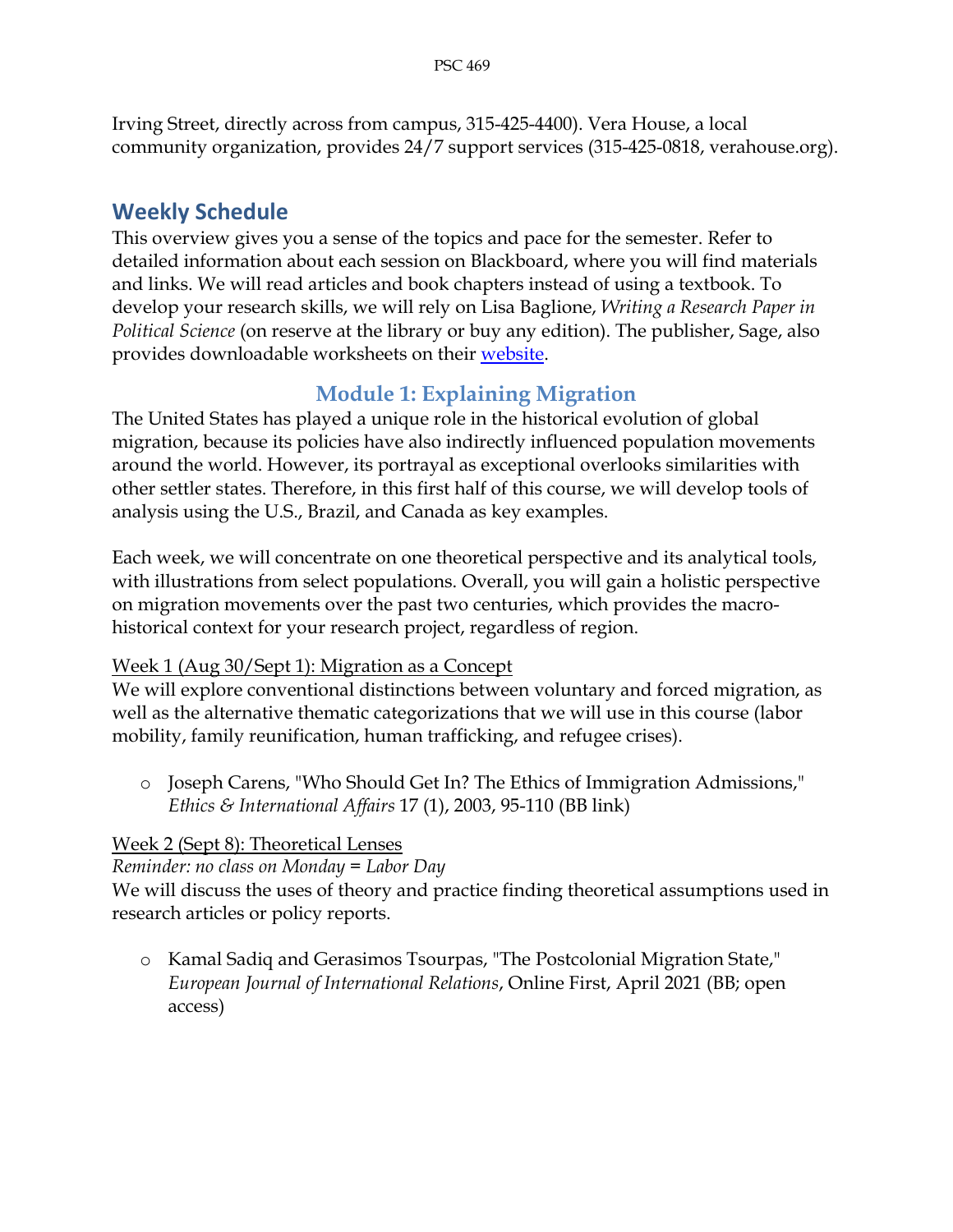#### Week 3 (Sept 13/Sept 15): Push-Pull Model

I will provide an overview of the Push-Pull Model, using Irish and Italian migration for illustrations. We will discuss modifications to remedy limitations of using individuals as the building block for analysis.

- o Jacqueline Bhabha, *Child Migration & Human Rights in the Global Age* (Princeton 2014), ch. 1 (BB; Google Books).
- *Region selection due on Monday*

#### Week 4 (Sept 20/Sept 22): Global Inequality Model

I will provide an overview of the Global Inequality Model*,* using slavery and servitude as illustrations. We will discuss modifications to remedy limitations of using economic structures as the building blocks for analysis.

o Craig Robertson, "Bureaucracy," *The Passport in America: The History of a Document* (Oxford 2012), ch.7 (BB; e-book)

#### *Topic Proposal due on Monday*

#### Week 5 (Sept 27/Sept 29): Network Model

I will provide an overview of the Networking Model, using current U.S. debates as illustrations. We will discuss how network analysis integrates factors in the other models but also provides distinctive insights about diaspora community diplomacy.

- o Katrina Burgess, "States or Parties? Emigrant Outreach and Transnational Engagement," *International Political Science Review* 39 (3), 2018, 369-383
- *Journal article assessment due on Wednesday*

#### Week 6 (Oct 4/Oct 6): Analytical Tools Review

We will concentrate on converting a general theme into key questions and claims. Recommended: Baglione, *Writing a Research Paper*, chs2&4.

Research Question (RQ): we will workshop examples shared in class on Monday *No class on Wednesday—I will be available for individual appointments*

- *Submit any missing work by Monday evening for partial credit in your midterm benchmark for Participation.*
- *RQ/LR due by Wednesday evening*

Capstone: also submit RQ/LR for IRP approval.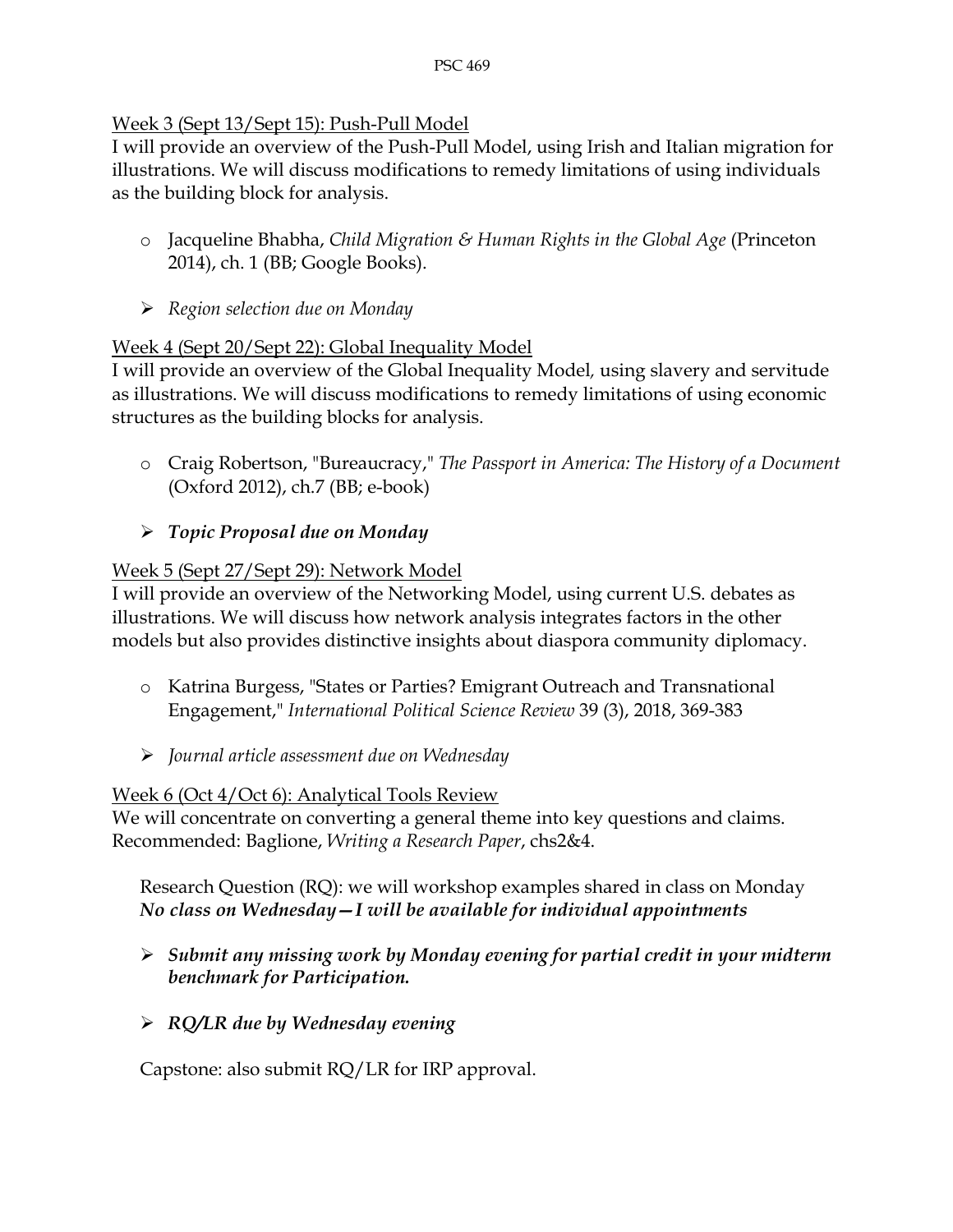## **Module 2: Research Projects**

Readings and tasks for this part of the course will be tailored towards your research topics. Everyone should attend "skill" sessions. Otherwise, at minimum, attend any sessions relevant to your research (everyone is welcome at additional sessions). Always check BB for finalized assignments and daily schedule.

#### Week 7 (Oct 11/Oct 13): Making Comparisons

We will review multiple logics for making comparisons. To illustrate, we will look at census forms and sample research using them as data. *Everyone should attend both sessions.*

- o Reading(s) to be posted for Monday
- o We will workshop draft Thesis statements on Wednesday

#### Weeks 8 – 9 (Oct 18/Oct 20/Oct 25/Oct 27): Regions (Groups)

We will allocate three sessions to geographical areas based on research topics, with assigned readings (check BB). We may have multiple sessions on one region, subdivided, and omit other parts of the world. Some topics might not fit within standard categories. Attend all sessions relevant to your project.

- o Skill Session on Annotating a Bibliography (Monday 10/18)
- o Region 1 (Wednesday 10/20)
- o Region 2 (Monday 10/25)
- o Region 3 (Wednesday 10/27)
- *Preliminary annotated bibliography (region) due by Wednesday evening (10/27)*

#### Weeks  $10 - 11$  (Nov  $1/Nov$   $3/Nov$   $8/Nov$   $10$ ): Themes (Groups)

We will allocate four sessions to themes, based on your research topics. Expect at least one reading per session (check BB). Some topics might not fit within standard thematic categories. Attend all sessions relevant to your project.

- o Theme 1 (Monday 11/1)
- o Theme 2 (Wednesday 11/3)
- o Theme 3 (Monday 11/8)
- o Theme 4 (Wednesday 11/10)

#### *Annotated bibliography (theme + region) due by Wednesday evening (11/10)*

#### Week 12 (Nov 15/Nov 17): Individual Appointments

In lieu of classes this week, each of you will schedule a meeting with me to discuss your research project.

 *Submit any missing work by Monday evening, November 15, for partial credit in your Participation grade. (Withdrawal deadline is November 19.)*